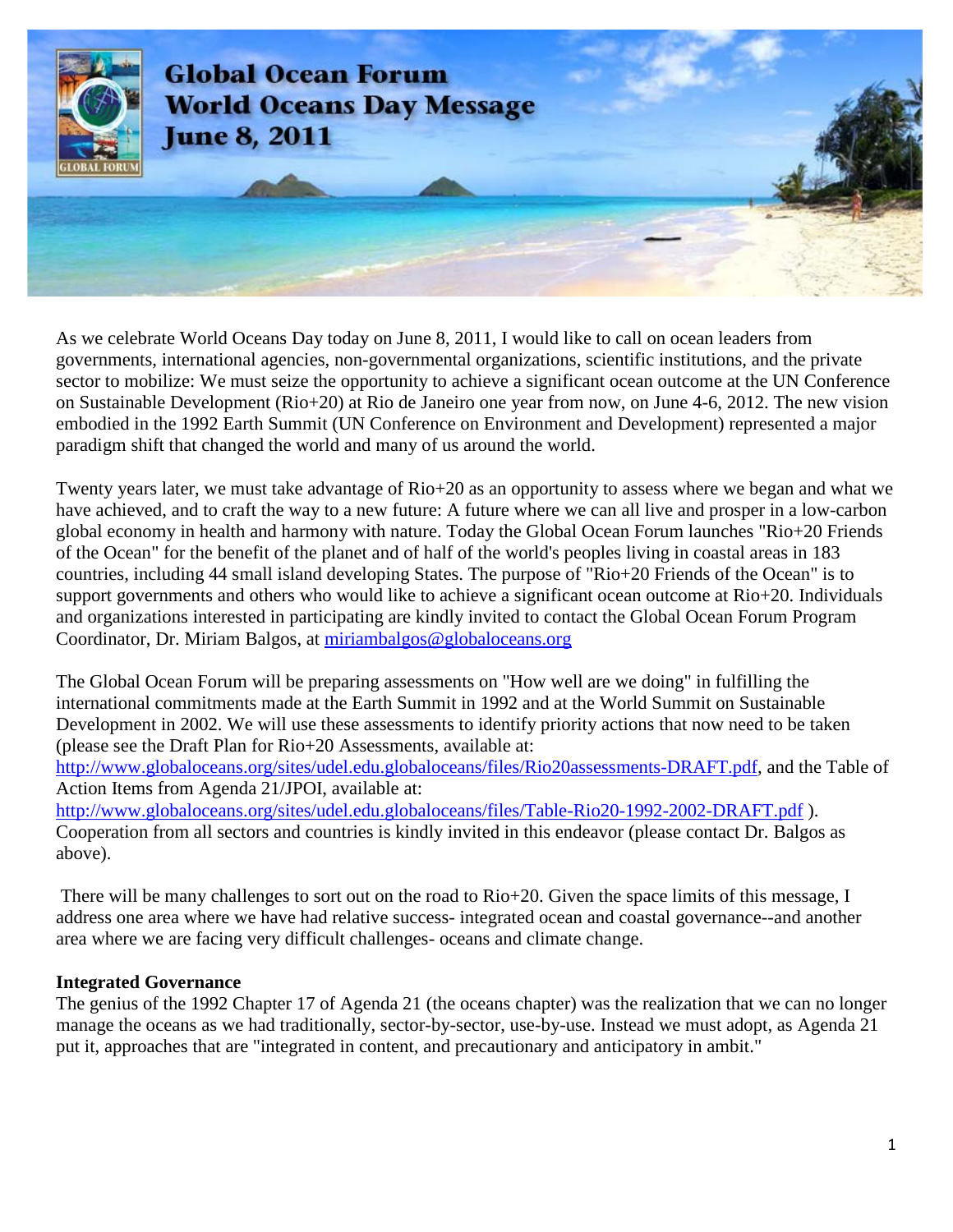In fact, since 1992, we have successfully built the infrastructure for integrated ecosystem-based governance. Like with a house, we have built the foundations and the frame, and now we have to build operating systems and expand the scope.

Information on how well are we doing is, unfortunately, more anecdotal than systematic and empirical, partly because no international agency has clear responsibility for monitoring this important cross-cutting area.

## Nevertheless we do know:

--How to do Ecosystem Based Management, and Integrated Ocean Coastal Management (EBM/ICM), which are closely interrelated.

--There have been many new applications of EBM/ICM in the last decade, including through marine spatial planning, expanding efforts initially focused on coastal zones to the 200-mile Exclusive Economic Zones, and to adjoining regional areas:

- Some leading examples under national jurisdiction are in France, the US, UK, Canada, Vietnam, Japan, Australia, Brazil, China, Germany, Jamaica, the Russian Federation, the Netherlands, New Zealand, Norway, Portugal, India, Mexico, and the Philippines;
- In regional areas-especially in the 16 Large Marine Ecosystem Programmes the Global Environment Facility has supported (involving 110 nations around the world), and in the 18 Regional Seas Programmes;
- In the European Union, with its pioneering work on the European Integrated Maritime Policy;
- In East Asia, with the pioneering work done by the Partnerships in Environmental Management for the Seas of East Asia (PEMSEA).

Given the nature of the added challenges that ocean and coastal areas and Small Island Developing States (SIDS) face as a result of climate change, it is now imperative that we scale up our EBM/ICM efforts and significantly enhance collective investments.

A major challenge will be how to extend the practice of integrated governance to the 64% of the ocean that lies beyond national jurisdiction. Management of *marine areas beyond national jurisdiction* is sectorally-based and fragmented, making it very difficult to address inter-connected issues such as fishing, extraction of genetic resources, maritime transportation, pollution, offshore oil and gas development, marine scientific research, climate change, carbon sequestration and storage.

There are significant differences of opinion among developed and developing countries, industries, and environmental interests, on what needs to be done to improve governance of these important ocean areas. A major challenge to progress in this area will be to find areas of commonality and possible avenues of agreement among nations and interests. The Rio+20 process can play an important role in this regard.

### **Climate Change and Oceans**

There is now no doubt that climate change is the defining issue of our time, and the global ocean plays a central role in climate.

Oceans generate oxygen, absorb carbon dioxide and regulate climate and temperature. Just as you cannot do without a healthy heart and lungs, the world cannot do without a healthy ocean.

Coastal populations in 183 coastal countries and island states are already beginning to experience disproportionate impacts from: ocean warming, sea level rise, extreme weather events, and ocean acidification.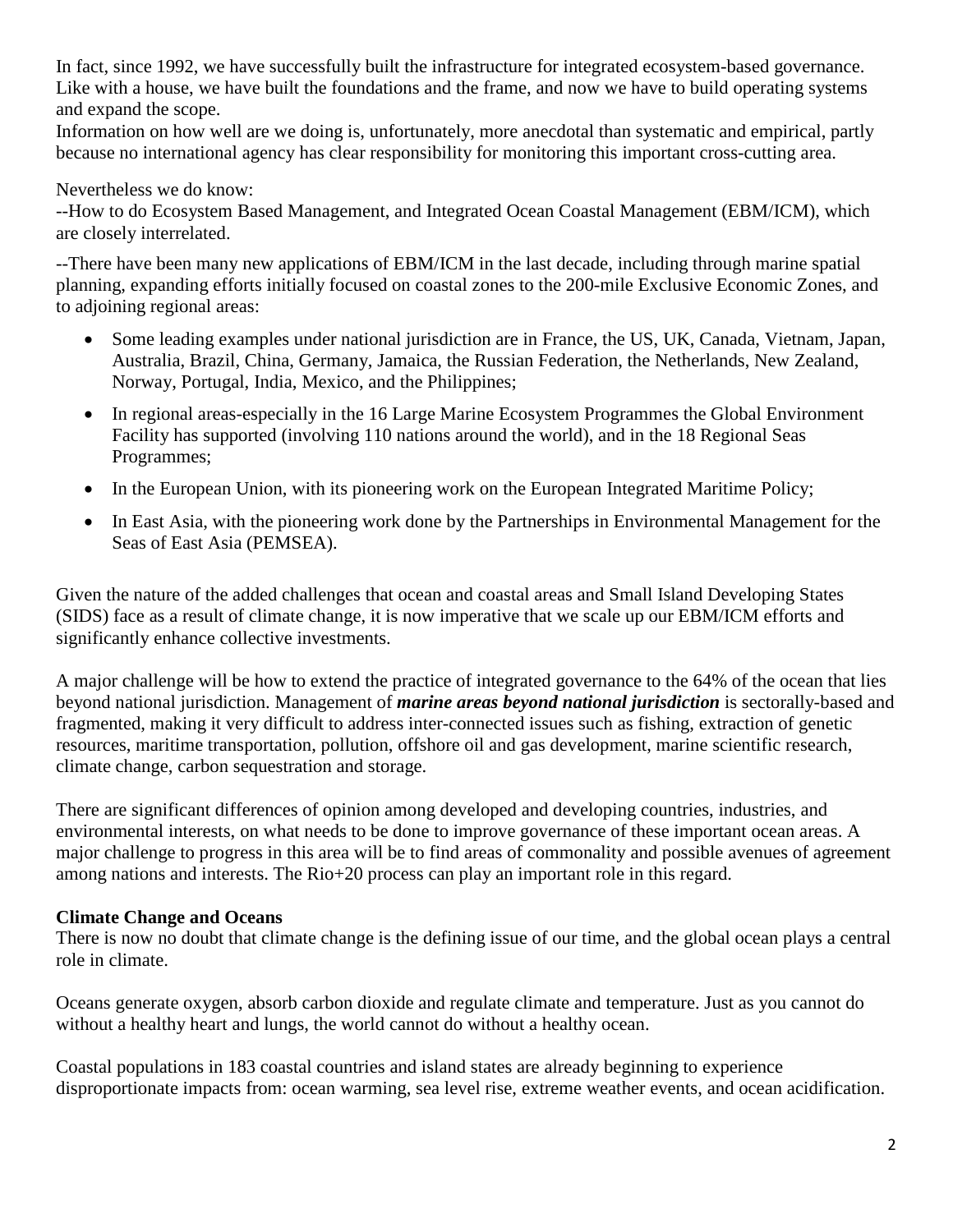But, strangely, oceans and coasts have not figured on the current agenda of the UN Framework Convention on Climate Change (UNFCCC) until very recently. Indeed, the UNFCCC negotiators have tended to look at ocean and coastal concerns as a "sectoral nuisance."

The global oceans community is promoting the development of a comprehensive program on oceans and coasts, both inside and outside the UNFCCC, which emphasizes:

--Adoption of the most stringent reductions in greenhouse gas emissions, within a short time frame; --The positive contributions that oceans offer in the mitigation of global warming, such as: Using natural carbon sinks in coastal areas, developing ocean-based renewable energy, reducing air pollution from ships and carbon capture and storage.

A comprehensive oceans/climate program must have a well-funded adaptation component, including capacity building and public education, to respond to the needs of coastal countries at the frontline of climate change. A minimum of half of the adaptation funds should be devoted to coastal and island communities, home to one-half of the world population.

Adaptation efforts must encourage ecosystem-based methods to increase the resilience of marine and coastal ecosystems; must address the human tragedy of possible displacement of millions of coastal and island peoples; and must be implemented through existing and experienced integrated coastal and ocean management institutions.

# **Developing a New Vision for Rio+20**

Rio+20 is our opportunity to make a leap forward.

What is the new vision for the next phase? Two major themes are currently emphasized in the Rio+20 process:

--Green economy (for ocean and coastal countries and peoples, a "blue economy")

--Improved international environmental governance, in the context of the institutional framework for sustainable development

Looking ahead to Rio+20, this new paradigm is still evolving. While the Earth Summit heralded with the Bruntland Report, *Our Common Future*, a paradigm shift that pointed the way to a sustainable development future, there is not yet, in my view, a clear vision for Rio+20.

The "green economy" and the "blue economy" are still rather hazy concepts and a roadmap of how to achieve them is not clear. On the subject of International environmental governance, it appears that so far this is being addressed in a very incremental way-with minor tinkering of the existing system rather than a fundamental shift.

My own view is that we are in a new era in which climate change effects inexorably usher a situation of higher risk and possible tipping points. Changes in ocean chemistry, temperatures and currents, effects on coastal communities, and widespread displacement of coastal communities all pose prominent risks of disaster. We are in a "struggle for survival." At the same time, as we chart the way to the new low-carbon economy and society, great opportunities for ambitious innovation are also prominent on the horizon.

The global oceans community needs to engage in active and spirited discussion on what the ocean outcomes at Rio+20 should be. Among the many topics that need to be discussed: